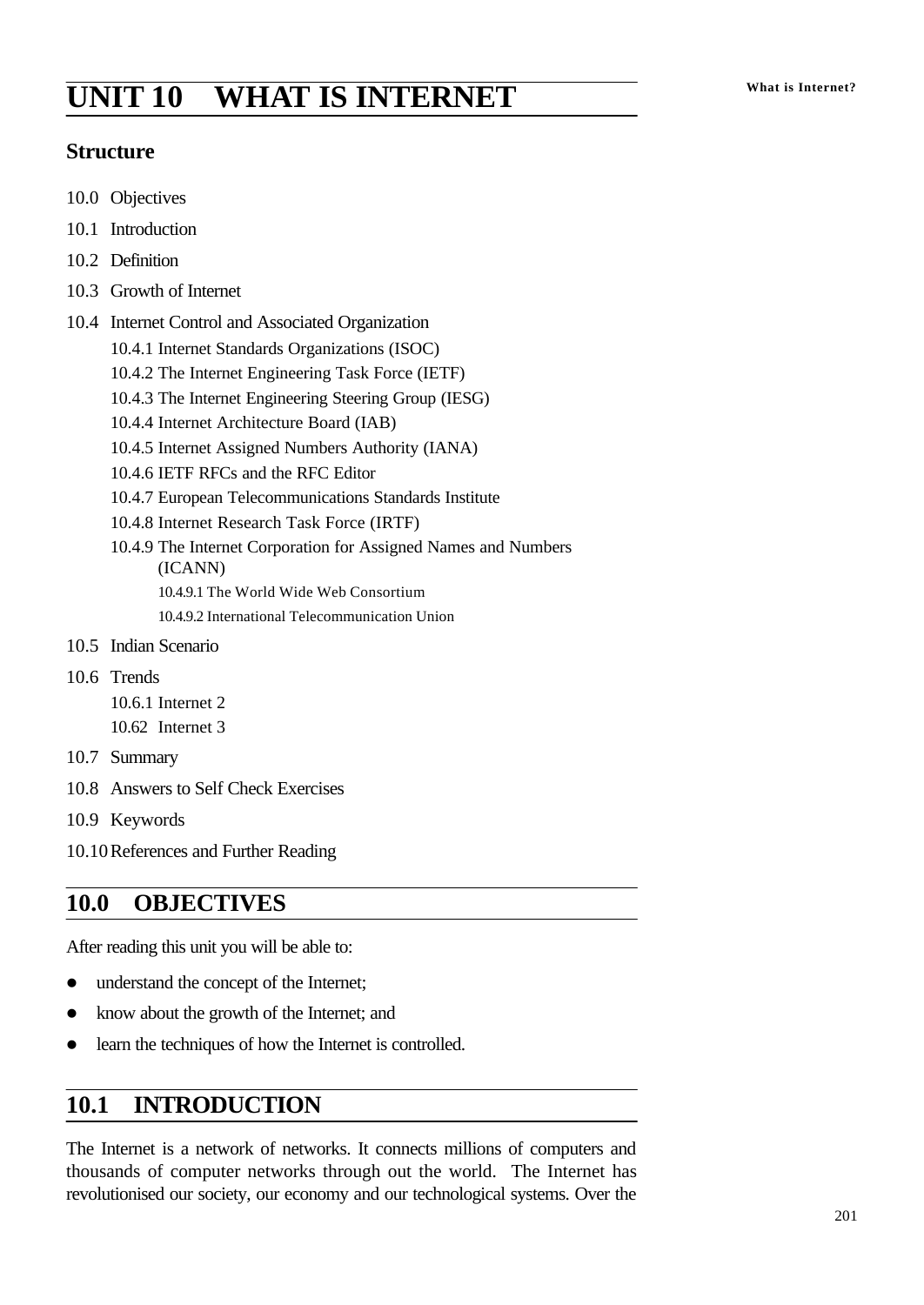**Internet Technology** past century, important technological developments have created a global environment that is drawing the people of the world closer and closer together. About fifteen years ago, most of the world knew little or nothing about the Internet. It was the private enclave of computer scientists and researchers who used it to interact with colleagues in their respective disciplines. Today, the Internet's magnitude is thousands of times what it was only a decade ago. It is estimated that about 60 million host computers on the Internet today serve about 200 million users in over 200 countries and territories.

> The Internet has revolutionised the computer and communications world like nothing before. The invention of the telegraph, telephone, radio, and computer set the stage for this unprecedented integration of capabilities. The Internet is at once a worldwide broadcasting capability, a mechanism for information dissemination, and a medium for collaboration and interaction between individuals and their computers without regard for geographic location. The Internet represents one of the most successful examples of the benefits of sustained investment and commitment to research and development of the information infrastructure.

### **10.2 DEFINITION**

The Internet is the world's largest computer network that enables computers of all kinds to share services and communicate directly, as if they were part of one giant seamless global computing machine. It is a vast and sprawling network reaching into computer sites world-wide. The Internet is actually a "network of networks". The networks that comprise it are thousands of local-area networks-groups of computers including government supercomputers, campus-wide information systems, local area networks and individual workstations. Each of these different computers, connected on the Internet running on different platforms or operating systems, follows certain standards or rules of communication called protocols. The standard protocol used for Internet communication is called transmission control protocol, Internet protocol or TCP/IP. Standardized communication protocols allow similar, dissimilar, near and distant computers to communicate with one another.

The Federation National Council (FNC) in 1995 referred to the Internet as a Global Information System that - (i) is logically linked together by a globally unique address space based on the Internet Protocol (IP) or its subsequent extensions/follow-ones; (ii) is able to support communications using Transmission Control Protocol/Internet Protocol (TCP/IP) suite or its subsequent extensions/follow-ones, and/or other IPcompatible protocols; and (iii) provides, uses or makes accessible, either publicly or privately, high level services layered on the communications and related infrastructure described herein.

It may be seen that FNC has described the Internet as a global information system, and included in the definition is not only the underlying communications technology, but also higher-level protocols and end-user applications, the associated data structures and the means by which the information may be processed, manifested, or otherwise used. In many ways, this definition supports the characterization of the Internet as an "information superhighway". Like the federal highway system whose underpinnings include not only concrete lanes and on/off ramps, but also a supporting infrastructure both physical and informational, including signs, maps, regulations, and such related services and products as filling stations and gasoline, and the Internet has its own layers of ingress and egress, and its own multi-tiered levels of services.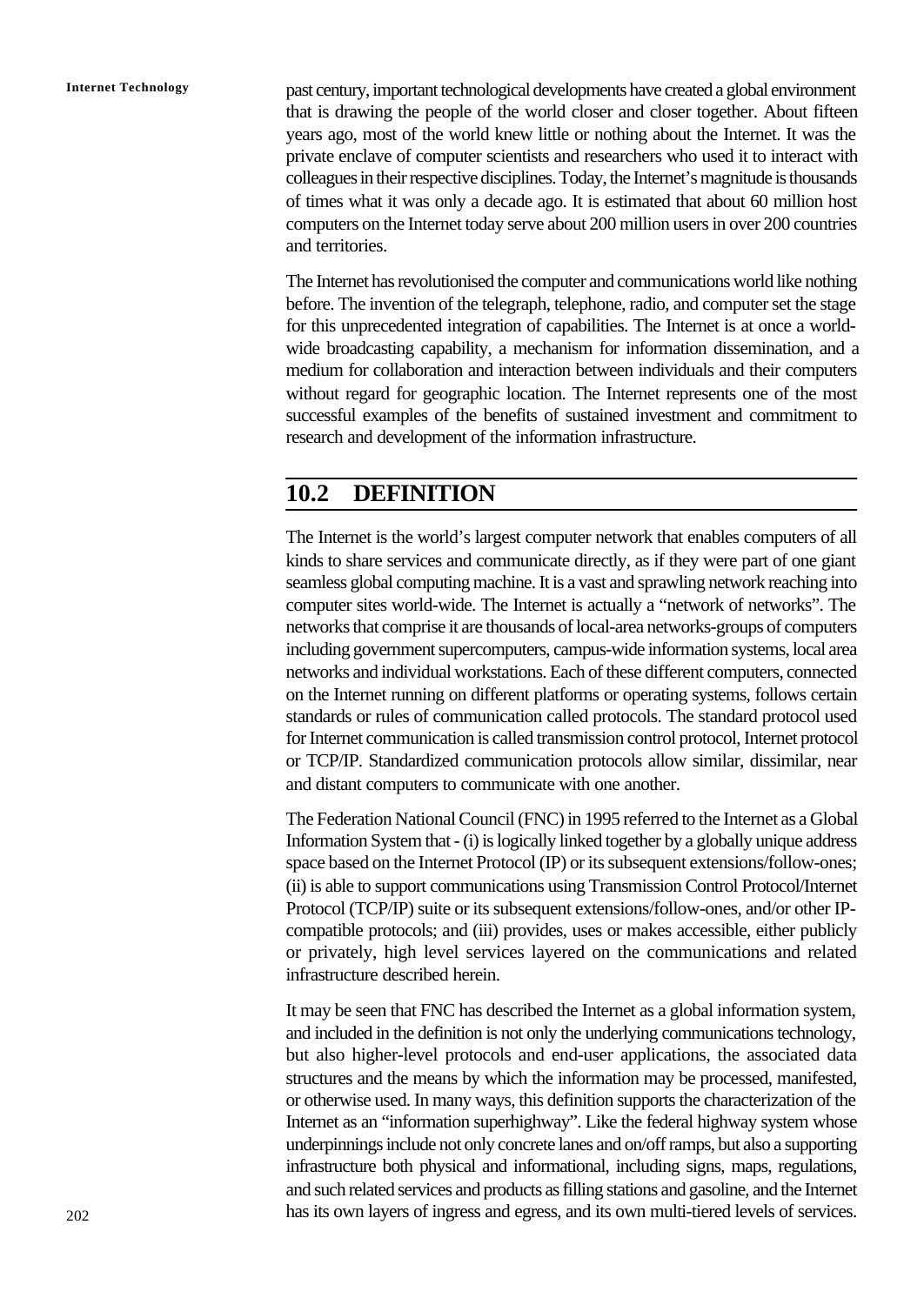The Internet Society (ISOC) defines the Internet as a "global network of networks" **What is Internet?** enabling computers of all kinds to directly and transparently communicate and share services throughout the world using a common communication protocol. It should not be seen as merely as a collection of networks and computers. The Internet is an architecture that provides for both communications capabilities and information services. Because the Internet is an enormously valuable, enabling capability for so many people and organizations, it also constitutes a shared global resource of information, knowledge, and means of collaboration and cooperation among countless diverse communities.

### **10.3 GROWTH OF INTERNET**

The Internet which can be said to hence born thirty-five years ago as a US Defence Department Network called APPANET was initially set up with 4 hosts. In the early 80s there were only 213 registered hosts on the Internet. By 1986, the number had risen to 308 hosts connected throughout the world. By 1989, the number of networks connected had risen to five hundred. The Network Information Centre of the Defence Data Network Information Centre found 2,218 networks connected as of January 1990. By June 1991, the National Science Foundation Network Information Centre pegged it at close to four thousand. If we extrapolate based on current number the figure reached forty million people during 1996 one hundred million by 1998. Its current growth rate is 15 per cent monthly.

This high levels of connectivity has resulted in an unparalleled degree of communication, collaboration, resource sharing, and information access. The host population of the Internet has been doubling every year since 1981. What has driven this growth more than anything is the openness of the academic community. That openness shows up in the technology of the Internet, its economics and its culture. Internet has become a forum for human communication in a wide variety of disciplines ranging from computers, medicine, bio-sciences and social sciences, etc., to art, music, sports and other recreations.

Since the early 80s, when the US government began to share their network technology with the world, there has been growth on a scale that is hard to imagine. To put it into better perspective, in the early 80s there were only 213 registered hosts on the Internet. By 1986, this number had risen to 2,308 hosts.

According to the Internet Society, a non-profit society that studies and promotes the use of the Internet, 134 countries had full Internet connection and an additional 5 countries had limited access (for example, 3-mail only) in 1996. Surveys performed by the International Data Corporation and Matrix Information and Directory Services found that as of September 1997 there were between 53 and 57 million users of the Internet worldwide. By January 1999 there were about 50 million internet connections worldwide. The figure grant to 200 million users in 200 countries and territories by the year 2001. Today's telephone system is still much larger: about 3 billion people around the world now talk on almost 950 million telephone lines (about 250 million of which are actually radio-based cell phones). Also, the total numbers of host computers and users have been growing at about 33% every six months since 1988 - or roughly 80% per year. The telephone service, in comparison, grows an average of about 5-10% per year. That means if the Internet keeps growing steadily the way it has been growing over the past few years, it will be nearly as big as today's telephone system by about 2007.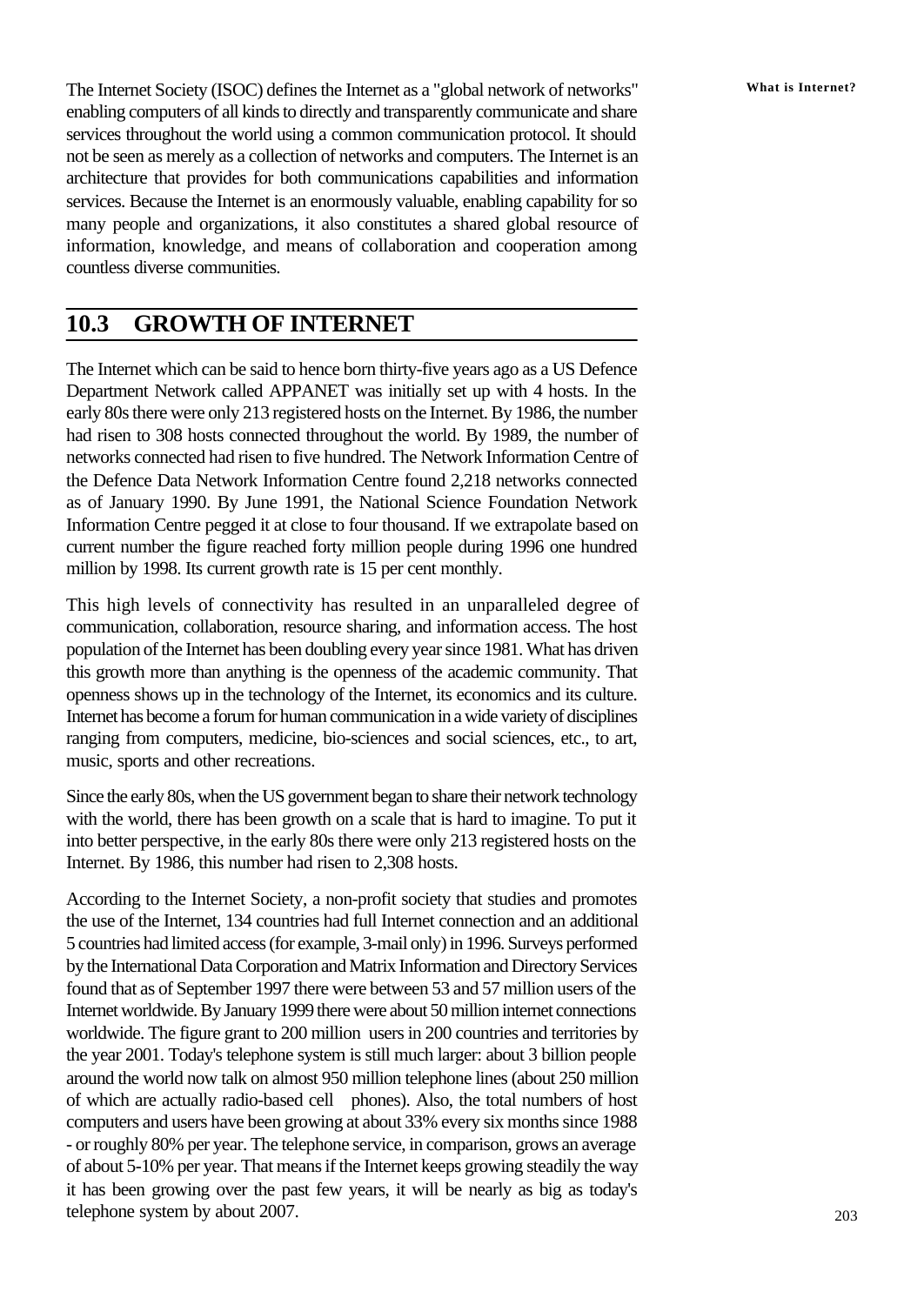# **Internet Technology 10.4 INTERNET CONTROL AND ASSOCIATED ORGANIZATION**

The Internet can be mentioned as a collection of autonomous inter-connected networks using various common protocols and standards. The Internet protocols and standards are being defined from time to time by various international organization and committees after rigorous testing and reviewing. It can, however, be said that no single person, organization, government or group owns or controls the Internet. The governing bodies of various organizations can be said as controlling authorities of certain parts of the Internet. For example the ICANN oversees the domain name management; the IANA acts as the clearing house for protocol parameters, etc. The following organizations can be said to be controlling the Internet.

### **10.4.1 Internet Standards Organizations (ISOC)**

The Internet Society is a non-profit, non-governmental, international, professional membership organization. Its more than 150 organization and 6,000 individual members in over 170 nations worldwide represent a veritable who's who of the Internet community. It provides leadership in addressing issues that confront the future of the Internet. The work of the Internet Society focuses on four "pillars:" standards, public policy, education and training, and membership. ISOC is closely associated with the activities of the Internet Engineering Task Force (IETF), the Internet Architecture Board (IAB), the Internet Engineering Steering Group (IESG), and the Internet Research Task Force (IRTF).

ISOC is also active in areas such as censorship/freedom of expression, taxation, governance, and intellectual property. The Internet Society has helped train many of the key information technology leaders around the world through programmes such as the annual Network Training Workshops, Sustainable Internet Training Centers, and sponsorship of the Internet Fiesta. The Society is governed by a Board of Trustees elected by its membership around the world.

The Society's individual and organization members are bound by a common stake in maintaining the viability and global scale of the Internet. They comprise the companies, government agencies, and foundations that have created the Internet and its technologies as well as innovative new entrepreneurial organizations contributing to maintain that dynamic.

### **10.4.2 The Internet Engineering Task Force (IETF)**

The Internet Engineering Task Force (IETF) is a large open international community of network designers, operators, vendors, and researchers concerned with the evolution of the Internet architecture and the smooth operation of the Internet. It is open to any interested individual around the world. At the technical and developmental level, the Internet is made possible through the creation, testing and implementation of Internet Standards. These standards are developed by the IETF. The standards are then considered by the Internet Engineering Steering Group, in consultation with the Internet Architecture Board. The RFC Editor, supported by the Internet Society, is responsible for preparing and organizing the standards in their final form. More information can be obtained from the IETF web site at http://www.ietf.org.

### **10.4.3 The Internet Engineering Steering Group (IESG)**

The IESG is responsible for the technical management of IETF activities and the Internet standards process. The IESG is directly responsible for the actions associated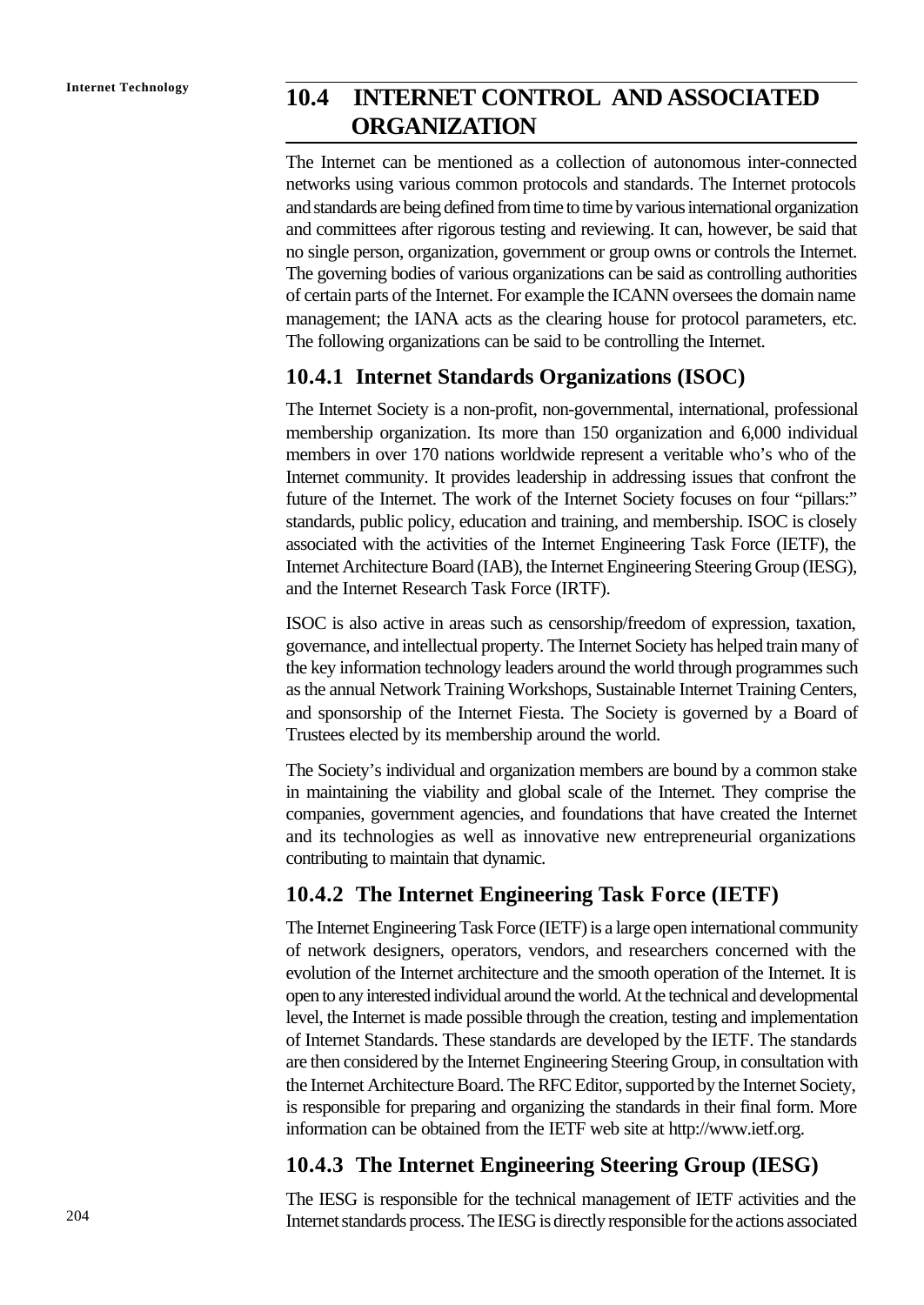with entry into and movement along the Internet "standards track," including final **What is Internet?** approval of specifications as Internet Standards.

### **10.4.4 Internet Architecture Board (IAB)**

The Internet Architecture Board (IAB) is a technical advisory group of the Internet Society. Its responsibilities include:

- 1) IESG Selection: The IAB appoints a new IETF chair and all other IESG candidates from a list provided by the IETF nominating committee.
- 2) Architectural Oversight: The IAB provides oversight of the architecture for the protocols and procedures used by the Internet.
- 3) Standards Process Oversight and Appeal: The IAB provides the oversight of the process used to create Internet Standards. The IAB serves as an appeal board for complaints of improper execution of the standards process.
- 4) RFC Series and IANA: The IAB is responsible for editorial management and publication of the Request for Comments (RFC) document series, and for the administration of the various Internet assigned numbers.
- 5) External Liaison: The IAB acts as representative of the interests of the Internet Society in liaison relationships with other organizations concerned with standards and other technical and organizational issues relevant to the world-wide Internet.

The IAB acts as a source of advice and guidance to the Board of Trustees and Officers of the Internet Society concerning technical, architectural, procedural, and (where appropriate) policy matters pertaining to the Internet and its enabling technologies. More information is available from the IAB web site at http:// www.iab.org.

### **10.4.5 Internet Assigned Numbers Authority (IANA)**

The Internet Assigned Numbers Authority (IANA) is the central coordinator for the assignment of unique parameter values for Internet protocols such as Internet addresses, domain names, protocol numbers, and more. The IANA is chartered by the Internet Society (ISOC) for the same.

### **10.4.6 IETF RFCs and the RFC Editor**

The Requests for Comments (RFCs) form a series of notes, started in 1969, about the Internet. The notes discuss many aspects of computer communication, focusing on networking protocols, procedures, programmes, and concepts but also including meeting notes, opinion, and sometimes humorous anecdotes.

The specification documents of the Internet protocol suite, as defined by the Internet Engineering Task Force (IETF) and its steering group the IESG, are published as RFCs. Thus, the RFC publication process plays an important role in the Internet standards process.

The RFC Editor is the publisher of the RFCs and is responsible for the final editorial review of the documents. The Internet Society funds the RFC Editor's function. The IETF RFC Editor web site at http://www.rfc-editor.org/overview.html can be seen for further details.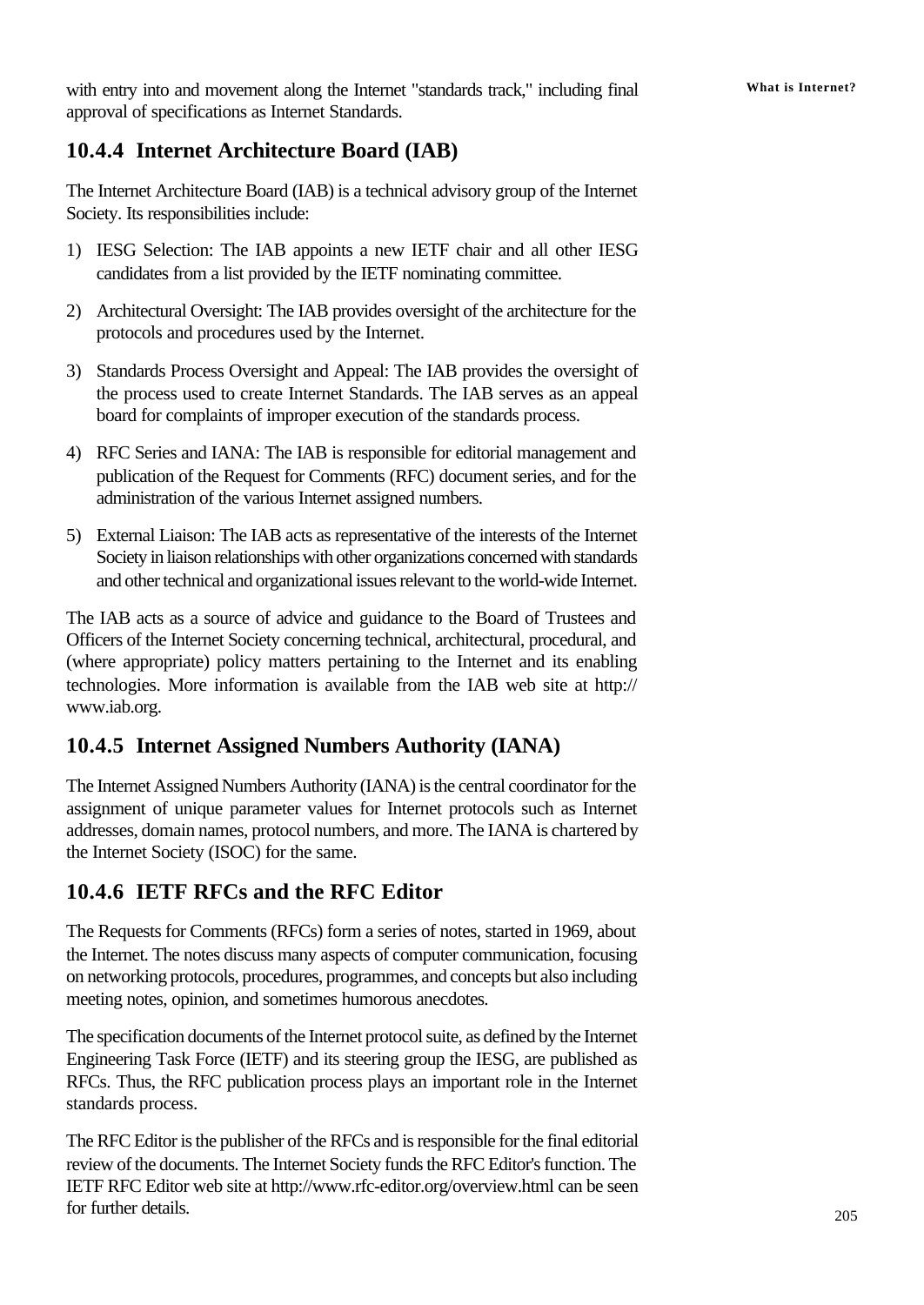### **Internet Technology 10.4.7 European Telecommunications Standards Institute**

The European Telecommunications Standards Institute (ETSI) is a non-profit organization whose mission is to produce telecommunications standards.

#### **10.4.8 Internet Research Task Force (IRTF)**

The Research Groups work on topics related to Internet protocols, applications, architecture and technology. Research Groups are expected to have the stable longterm membership needed to promote the development of research collaboration and teamwork in exploring research issues. IRTF provide the forum for this. Participation in IRTF activities is by individual contributors rather than by representatives of organizations. The IRSG from time to time holds topical workshops focusing on research areas of importance to the evolution of the Internet, or more general workshops to, for example, discuss research priorities from an Internet perspective. More information is available from the IRTF web site at http:// www.irtf.org.

### **10.4.9 The Internet Corporation for Assigned Names and Numbers (ICANN)**

The Internet Corporation for Assigned Names and Numbers (ICANN) is a nonprofit corporation that was formed to assume responsibility for the IP address space allocation, protocol parameter assignment, domain name system management, and root server system management functions previously performed under U.S. Government contract by IANA and other entities.

#### **10.4.9.1 The World Wide Web Consortium**

The World Wide Web Consortium (W3C) develops interoperable technologies (specifications, guidelines, software, and tools) to lead the Web to its full potential as a forum for information, commerce, communication, and collective understanding. More information can be had from the web site at http://www.w3.org/

#### **10.4.9.2 International Telecommunication Union**

The ITU, headquartered in Geneva, Switzerland, is an international organization within the United Nations System where governments and the private sector coordinate global telecom networks and services.

### **10.5 INDIAN SCENARIO**

The use of the Internet was limited to Government organizations, Business Houses and Corporate Offices during the 80s. It was with the introduction of PCs in the 90s the Internet became popular at offices and homes and during late the 90s the Net virtually became a household name in India. The sudden splurge in the Internet front is in a large way owed to the increasing number of private ISP market mushrooming all over the country, offering the cyber voyage for more and more competitive prices. In a splash of time, the Internet in India has come to be viewed as the most vital medium for information, entertainment, communication and the sole means for electronic commerce. Today, everywhere one looks, the signs of the Internet's arrival and adoption loom large. And as the Internet proliferates, so will e-commerce and e-business. This is now a universally recognized fact. Therefore boosts in the expansion of the Internet in the country will not only help India become a vital part of the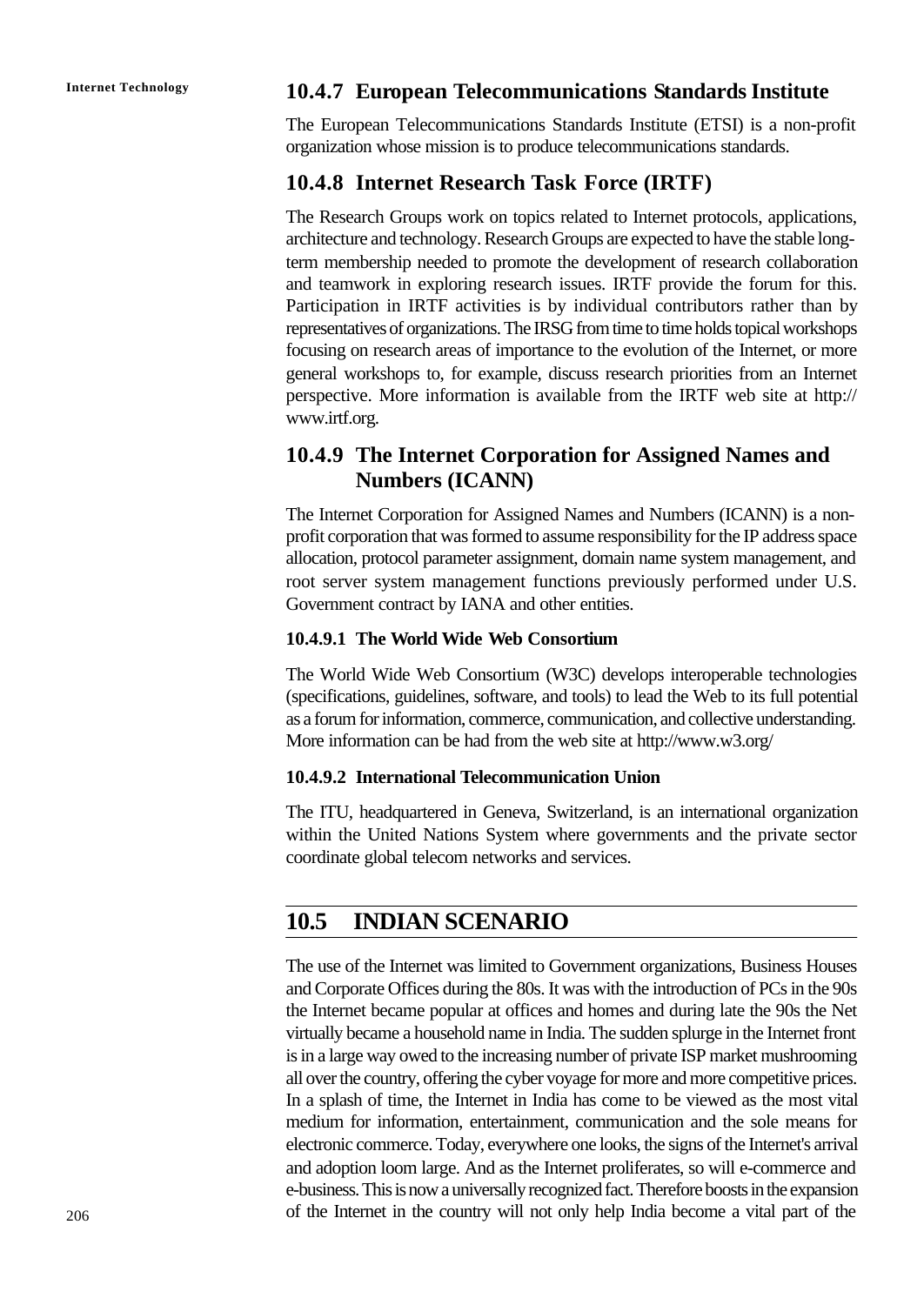emerging global economy, it will also enable its citizens to avail the benefits of the **What** is Internet? web enabling experience. Though we still lag behind stalwarts like China, Japan and Taiwan in terms of Internet usage yet the gradual quickening of the pace of India's Internet growth can be judged by the India Internet Log Book 2000, which reports over 1.8 million subscribers (and more than 5.5 million users). And the estimated figure by 31 December 2003 is a whopping 50 million!

A survey indicates that India's Internet subscribers increased from a meagre 0.7 million in November 1998 to over 1.8 million by 31 December 2000. This significant boost to the country's Internet plans can be to the Government, which has announced several landmark decisions that have helped increase Internet penetration in India. A Nasscom Internet survey was conducted in 68 cities / towns in India in January 2001 (accounting for over 92 per cent of the total Internet users in the country) on Internet Usage Trends and came up with some interesting findings: More than 200 cities and towns in India have Internet connectivity.

As of December 2000, there was a PC base of 5 million PCs. Out of these, there were more than 3.7 million machines that had Pentium I and above processors (i.e., machines which could be effectively used for the Internet). More than 175 private ISPs would be fully operational by June 31, 2001 (out of the projected 500 licenses to be given by that date). At least 12 private international gateways for the Internet are expected in the same period. Seven private international gateways are already operational by December 2000. Over 81 per cent of the PCs sold during financial year 1999-2000, were driven by the need to access the Internet. More than 86 percent of top 100 corporate companies (who responded to the survey) have endorsed the Internet and e-commerce as being an integral part of their corporate strategic framework for the next year. 91 per cent of India's corporate Web sites are located overseas. The capital cities (New Delhi and other state capitals) today account for 79 per cent of Internet connections across the country. It is estimated that by 2003, the number of Internet connections in India will grow to 10 million from the current 2.3 million.

### **10.6 TRENDS**

As we struggle to envision what may be commonplace on the Internet in a decade, we are confronted with the challenge of imagining new ways of doing old things, as well as trying to think of new things that will be enabled by the Internet, and by the technologies of the future. In the next ten years, the Internet is expected to be enormously bigger than it is today. It will be more pervasive than the older technologies and penetrate more homes than television and radio programming. Computer chips are now being built that implement the TCP/IP protocols and recently a university announced a two-chip web server. Chips like this are extremely small and cost very little and they can be put into anything. Many of the devices connected to the Internet will be Internet-enabled appliances (cell phones, fax machines, household appliances, hand-held organizers, digital cameras, etc.) as well as traditional laptop and desktop computers. Information access will be directed to digital objects of all kinds and services that help to create them or make use of them.

In the field of communication, high-speed networking has also been developing at a steady pace. From the original 50,000 bit-per-second ARPANET, to the 155 million bit-per-second NSFNET, to today's 2.4 - 9.6 billion bit-per-second commercial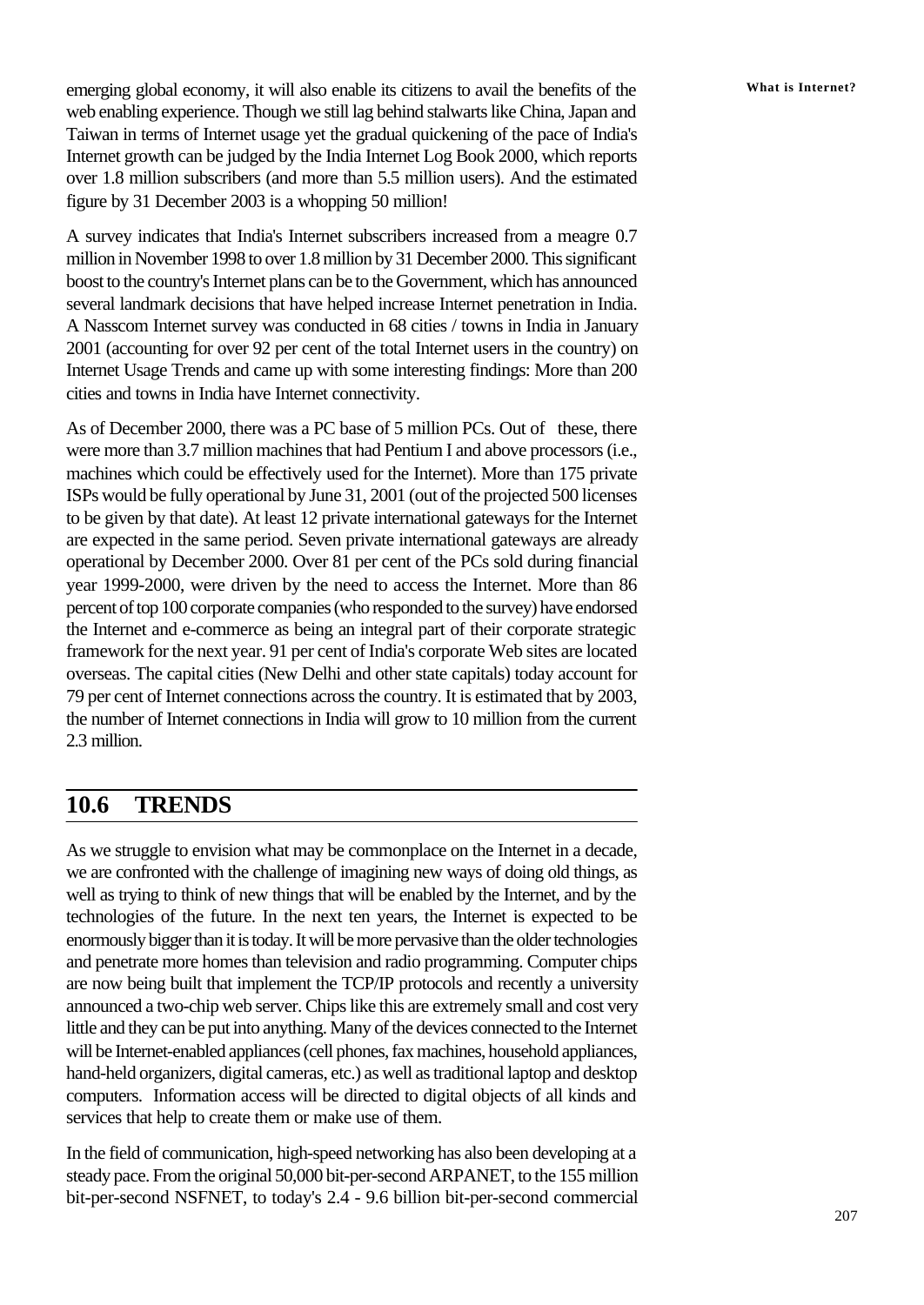**Internet Technology** networks, we routinely see commercial offerings providing Internet access at increasing speeds. Experimentation with optical technology using wavelength division multiplexing is underway in many quarters; and test beds operating at speeds of terabits per second (that is trillions of bits-per-second) are being constructed.

> Building on the tremendous success of the last ten years in generalizing and adapting research Internet technology to academic needs, the university community has joined together with government and industry partners to accelerate the next stage of Internet development in academia. One such example is Internet 2.

### **10.6.1 Internet2**

The transition from government-supported backbones to a totally privatized system in the U.S. has led to the development of a new system of backbones called Internet 2, the Next Generation Internet. Proponents of Internet 2 believe that privatization of the Internet has detracted from the Internet's development, putting the focus more on business profits and less on acdemics, research and teaching needs.

**Internet2** is a collaborative effort to develop advanced Internet technology and applications vital to the research and education missions of higher education. Over 140 U.S. universities, working together with partners in industry and government, are leading the Internet2 project. Internet2 is working to enable applications, such as telemedicine, digital libraries and virtual laboratories that are not possible with the technology underlying today's Internet. As a project of the University Corporation for Advanced Internet Development (UCAID), the Internet2 project is not a single separate network, but rather joins member network application and engineering development efforts together with many advanced campus, regional, and national networks. Internet2 promises to address this problem by focusing its attention on the next generation of university networks, a system that promises to be 100 times faster than today's system.

The goals of Internet2 are to create a world-class network that will support the national research community; develop a new generation of applications that push the envelope of this new leading edge network; and make the new services resulting from Internet2 available to every level of education and to the Internet community at large. Internet2 universities, working with industry, government and other research and education networking organizations are addressing the major challenges facing the next generation of university networks by:

- First and most importantly, creating and sustaining a leading edge network capability for the national research community.
- Second, directing network development efforts to enable a new generation of applications to fully exploit the capabilities of broadband networks.
- Third, working to rapidly transfer new network services and applications to all levels of educational use and to the broader Internet community, both nationally and internationally.

### **10.6.2 Internet3**

Similar to the origin of the Internet, the root of the emerging Internet3 also lies with the US government and academics. These include the US government's Next Generation Internet (NGI) initiative, the National Science Foundation' (NFS) and Very High Bandwidth Network Service (VBNS). As computer and communication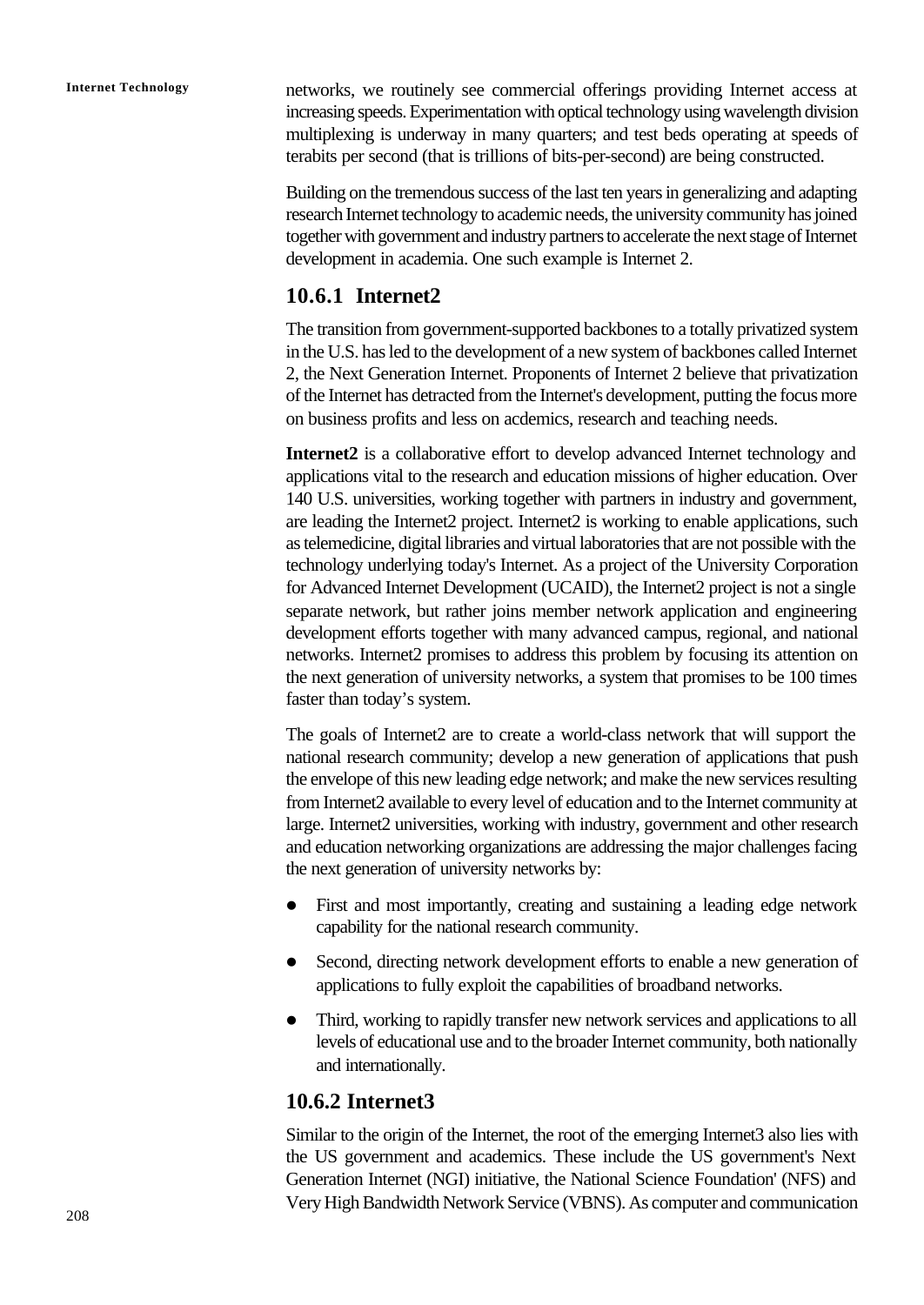corporate giants such as IBM, CISCO and Intel will eventually benefit with the What is Internet? development of Internet3, they too are active participants in this new Internet project.

Initiated in October 1996, NGI aims to foster a partnership between academia, industry and government to develop technologies that will be essential to sustain the USA's technological leadership in computing and communications and enhance the country's economic competitiveness. The NGI by the end of the year 2002 aims to demonstrate the new Internet work with a capacity of 1 Terra-bps and over 10 advanced applications that will leverage this bandwidth. The Internet3 promises a large number of new applications on a very high-speed network.

#### **Self Check Exercise**

- 1) How is Internet controlled?
- 2) What are Internet 2 and Internet 3?

................................................................................................................... ................................................................................................................... ................................................................................................................... ...................................................................................................................

### **10.7 SUMMARY**

The unit discussed the definition, growth and development of the Internet, Internet control and the associated organization. The unit further explains the role of the Internet in India and its future use in the international context. Therefore the Next Generation Internet called Internet2 as well as Internet3 which promises a large number of new applications on a very high speed network, have been discussed to appraise the students about the changing scenario or trends of Internet.

### **10.8 ANSWER TO SELF CHECK EXERCISES**

- 1) The Internet is a collection of interconnected networks that no single entity owns. The overall system is controlled by a group of volunteers dedicated to promoting the exchange of information using the Internet. The group is known as the Internet Society, which maintains the Internet through several subgroups. The Internet Architecture Board authorizes network and protocol standards used by the Internet and allocates and keeps track of Internet Resources, including addresses. The Internet Engineering Task Force concerns itself with operational and technical difficulties that might arise in the daily operation of the system. Lastly the Internet Research Task Force keeps its eyes on developments that may be made to improve the services provided by Internet.
- 2) Internet2 is a consortium being led by 200 universities working in partnership with industry and government to develop and deploy advanced network applications and technologies, accelerating the creation of tomorrow's Internet.

Internet3 includes the US government's Next Generation Internet (NGI) initiative to provide high bandwidth network service.